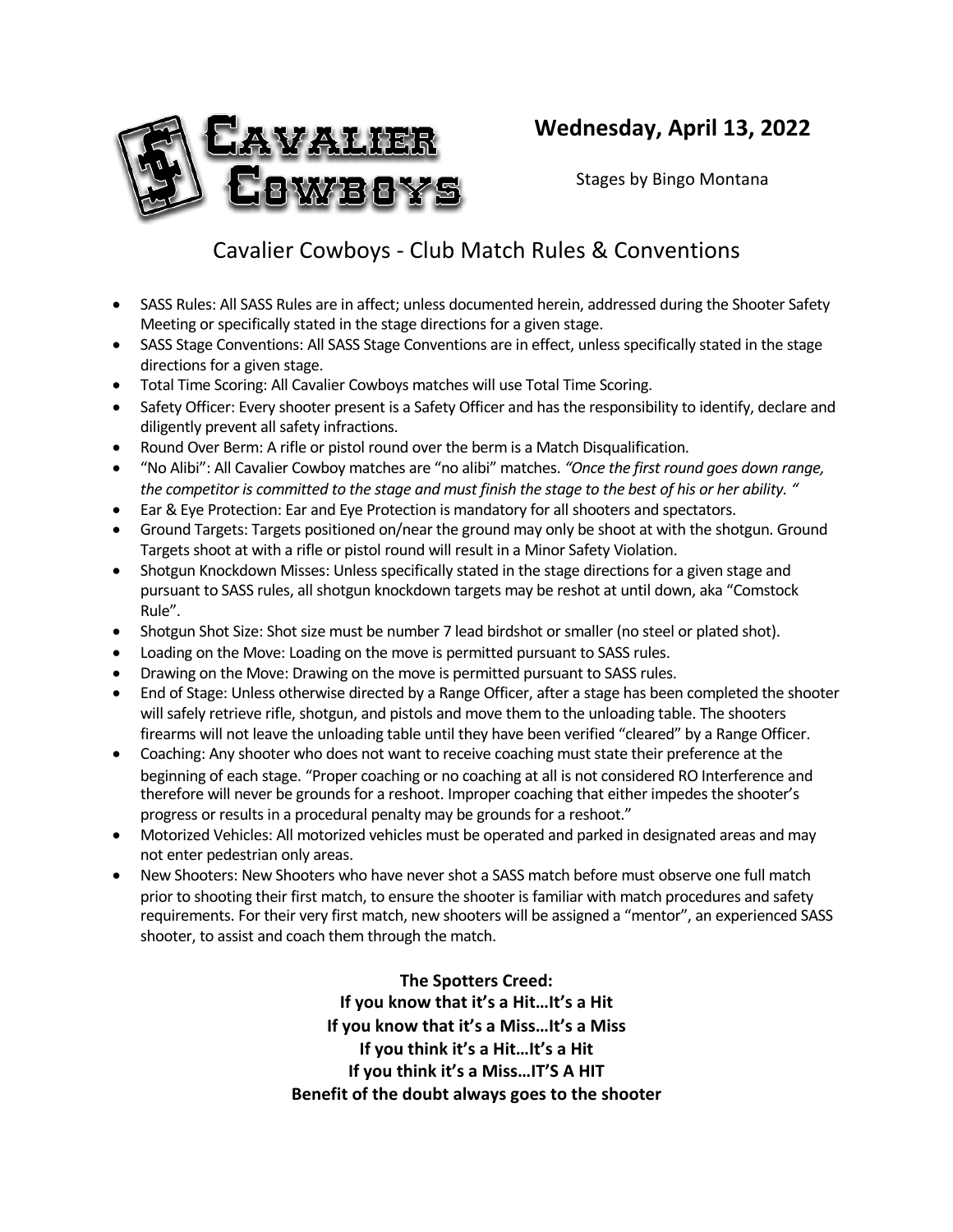Stages 1-2 Diagram (Bay 2, Kubaville)







**Position 1 Right Stall**



**Position 2**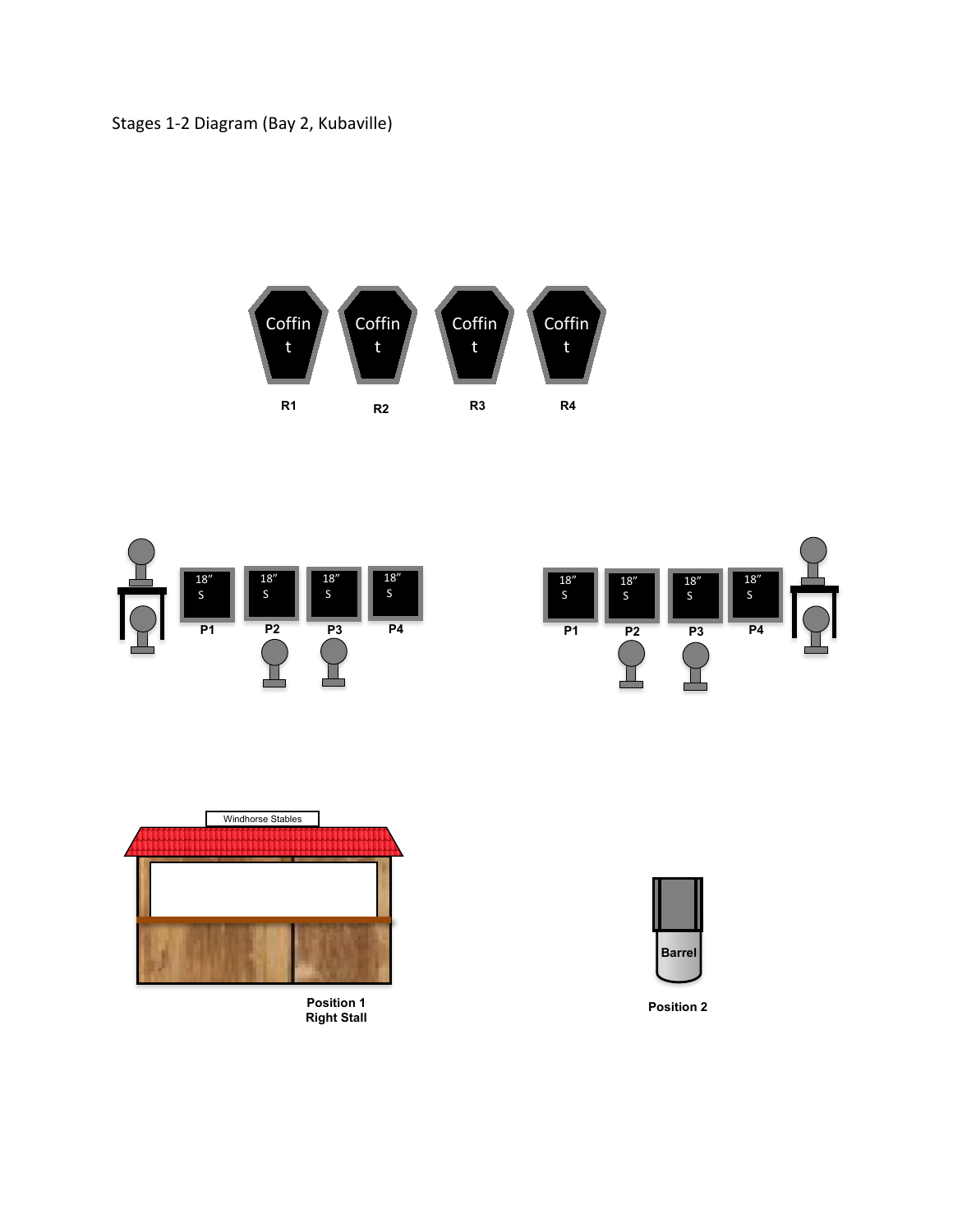#### **Stage: 1**

**RC: Rifle – 10, Shotgun – 4+, Pistols – 5 each**

**SO: Rifle not last.**

**Rifle and Shotgun safely; Pistols holstered.** 

**Starting Position: Shooter may start at either position 1 or 2, both positions must be used. Hand Position: Default**

**Line: It's like shooting ducks at a carnival!**

**"AT THE BEEP"**

- Rifle: From position 1 or 2, shoot the four rifle targets R1 R4 by alternating between two targets for 5 rds. Repeat the instruction on the other two targets for the next 5 rds. For example, R1, R2, R1, R2, R1, & R3, R4, R3, R4, R3.
- Shotgun: From Position 1 *AND* 2, shoot any four KD's in any order.
- Pistols: From Position 1 or 2 shoot the four pistol targets P1 P4 with the same instructions as rifle.

### **Stage: 2**

**RC: Rifle – 10, Shotgun – 4+, Pistols – 5 each**

**SO: Rifle not last.**

**Rifle and Shotgun safely; Pistols holstered.** 

**Starting Position: Shooter may start at either position 1 or 2, both positions must be used. Hand Position: Default**

**Line: It's like shooting ducks at a carnival!**

**"AT THE BEEP"**

- Rifle: From position 1 or 2, shoot the four rifle targets R1 R4 with a 2-1-1-1 sweep starting on either end, then repeat the instructions from the other end. For example, R1, R1, R2, R3, R4, & R4, R4, R3, R2, R1
- Shotgun: shoot any four KD's in any order. (Both positions *may* be used)
- Pistols: From Position 1 or 2 shoot the four pistol targets P1 P4 with the same instructions as rifle.

### **Reset Rifle & Pistol Targets – Remove R1, left P1, and right P4.**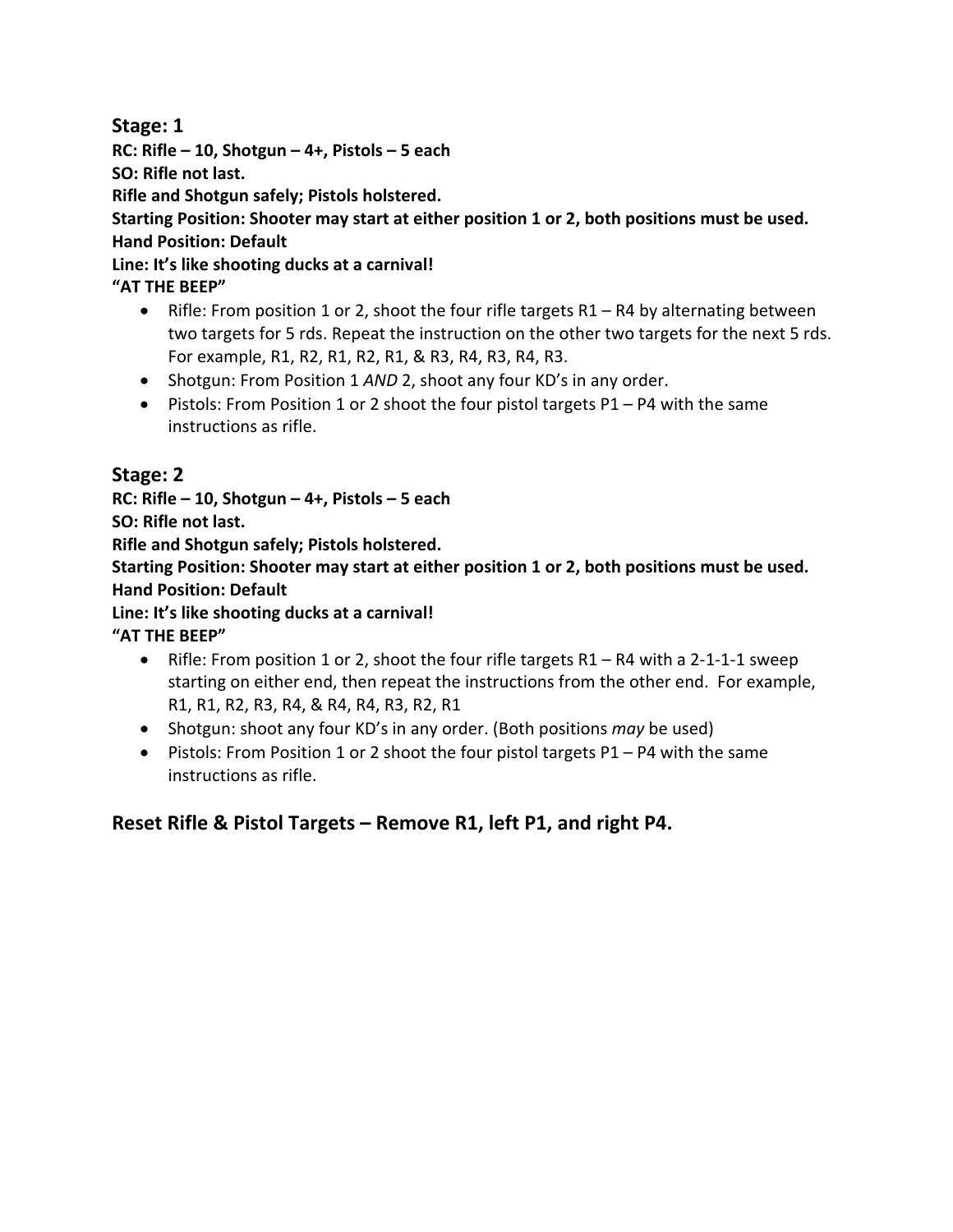







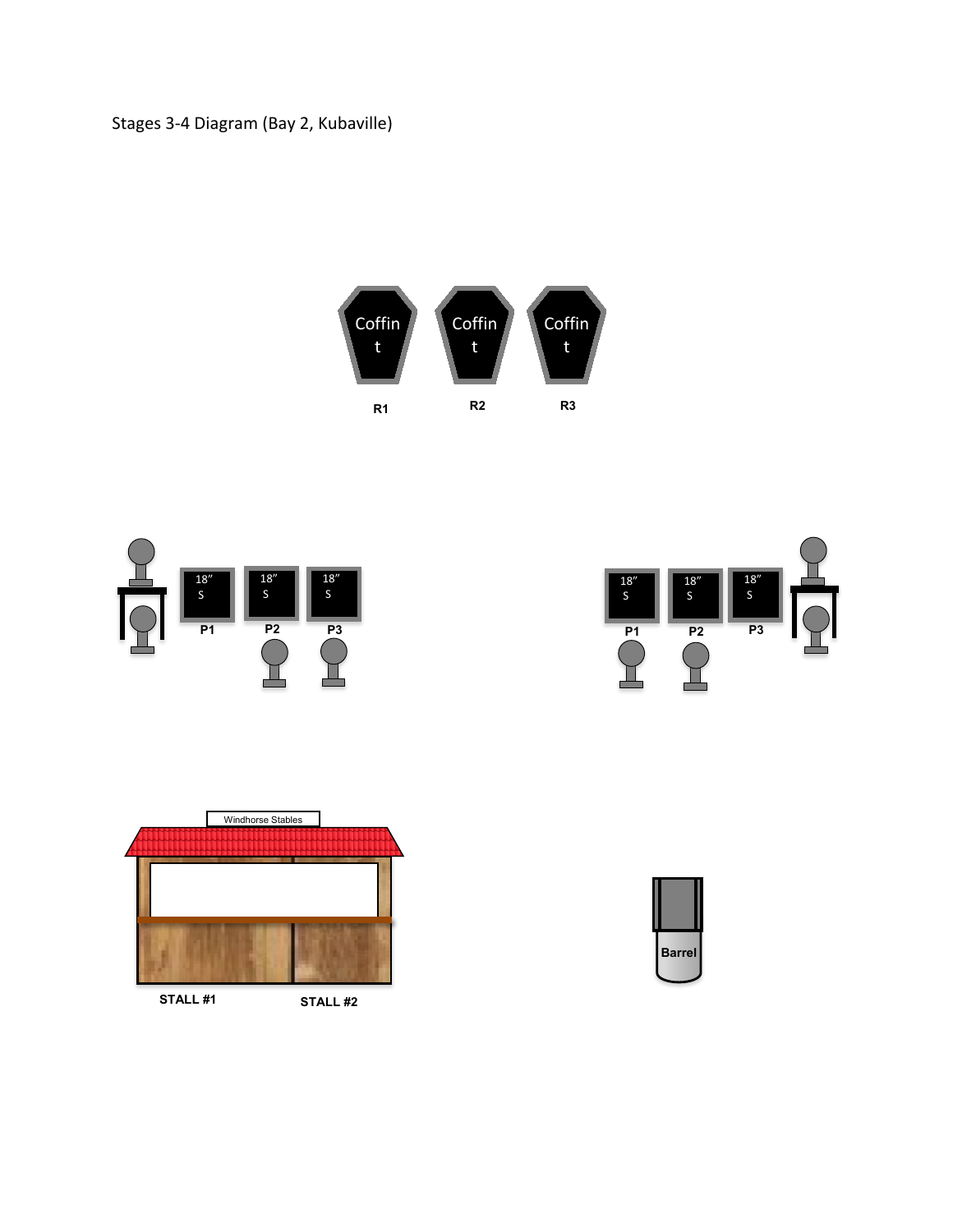#### **Stage: 3**

**RC: Rifle – 10, Shotgun – 3+, Pistols – 5 each SO: Rifle not last. Rifle and Shotgun safely; Pistols holstered. Starting Position: Shooter may start at either position 1 or 2, both positions must be used. Hand Position: Default Line: It's like shooting ducks at a carnival! "AT THE BEEP"**

- Rifle: From position 1 or 2, shoot the three rifle targets R1 R3 with 4 rounds on the center target then double tap sweep all three targets from either direction. For example, R2, R2, R2, R2, R1, R1, R2, R2, R3, R3.
- Shotgun: shoot any three KD's in any order. (Both positions *may* be used)
- Pistols: From position 1 or 2 shoot the three pistol targets  $P1 P3$  with the same instructions as rifle.

#### **Stage: 4**

**RC: Rifle – 10, Shotgun – 3+, Pistols – 5 each**

**SO: Rifle not last.**

**Rifle and Shotgun safely; Pistols holstered.** 

**Starting Position: Shooter may start at either position 1 or 2, both positions must be used. Hand Position: Default**

**Line: It's like shooting ducks at a carnival!**

**"AT THE BEEP"**

- Rifle: From position 1 or 2, shoot the three rifle targets R1 R3 in this order R1, R2, R2, R3, R2, R2, R1, R2, R2, R3.
- Shotgun: shoot any three KD's in any order. (Both positions *may* be used)
- Pistols: From position 1 or 2 shoot the three pistol P1 P3 with the same instructions as rifle.

**Reset Rifle, Pistol, and shotgun targets – Remove R1, right P4, and KD's in front of pistol targets, KD's on right of pistol targets remain.**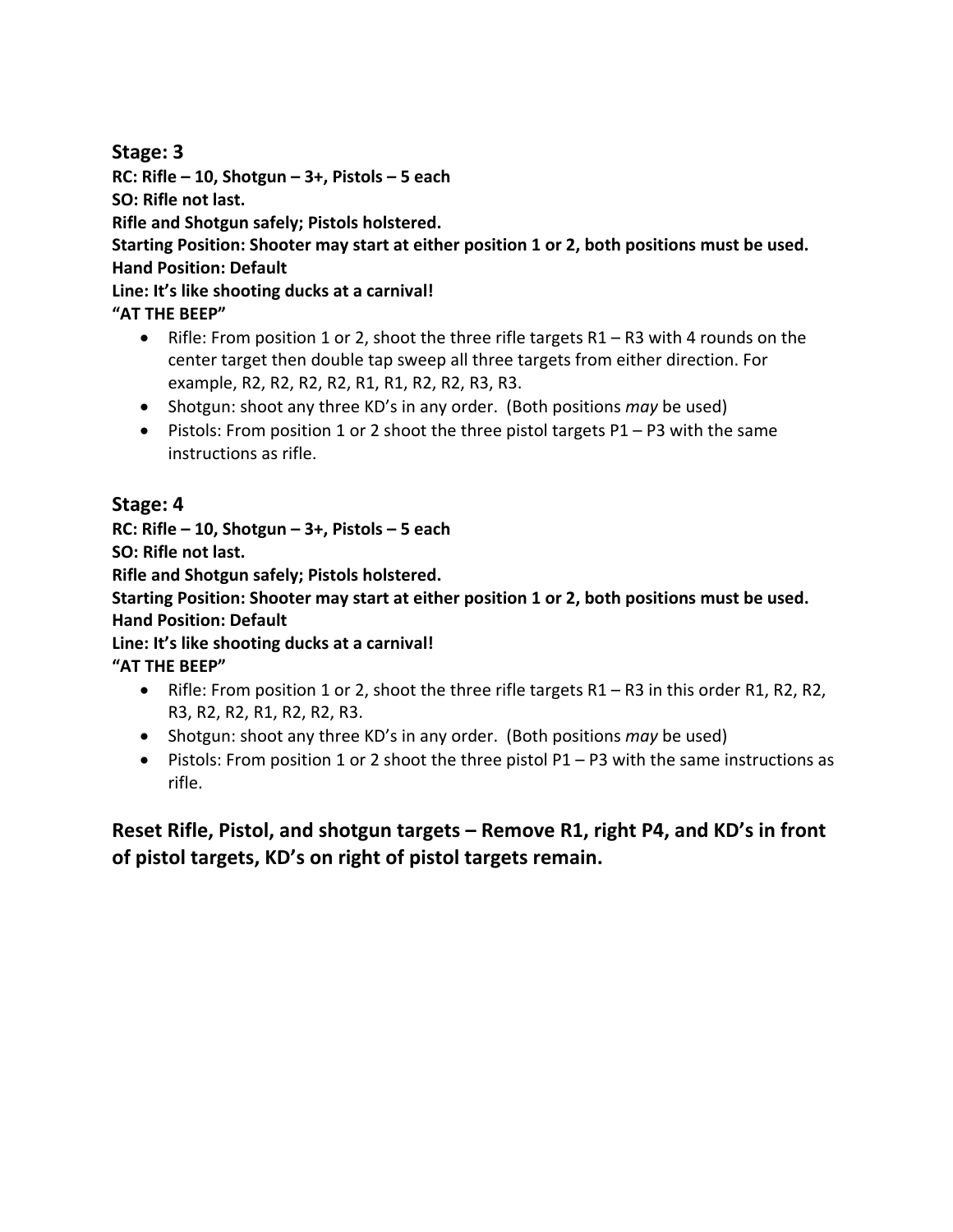Stages 5-6 Diagram (Bay 2, Kubaville)